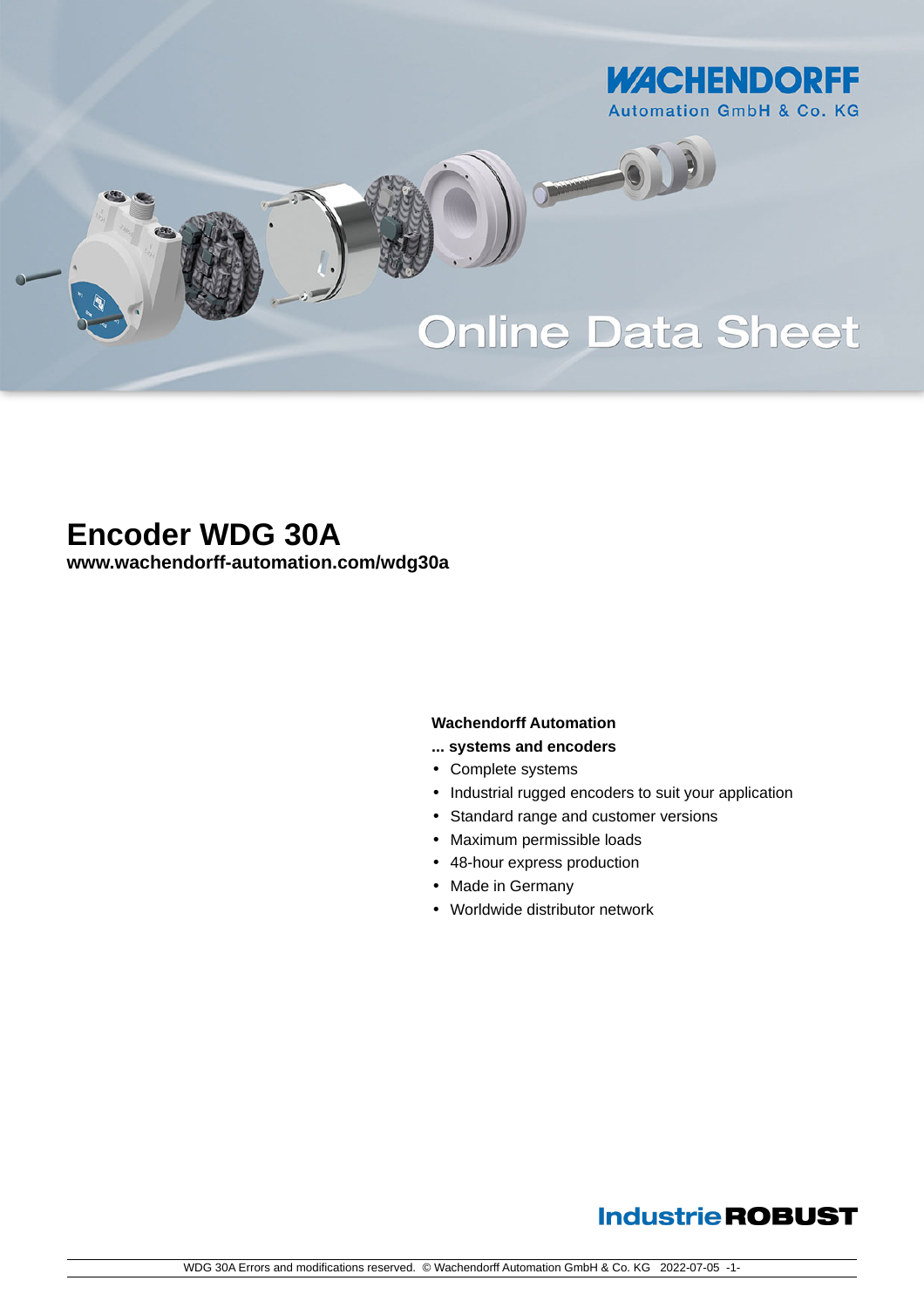

# **Encoder WDG 30A (magnetic)**





- very compact construction for use in harsh conditions
- permissible bearing loads similar to our "big encoders"
- up to IP67 all around
- Hall effect based signal generation

**[www.wachendorff-automation.com/wdg30a](https://www.wachendorff-automation.com/wdg30a)**

| Resolution                                                         |                                                                                                                                          |
|--------------------------------------------------------------------|------------------------------------------------------------------------------------------------------------------------------------------|
| Pulses per revolution PPR                                          | 1 PPR up to 128 PPR, 256 PPR, 512<br>PPR, 1024 PPR                                                                                       |
|                                                                    |                                                                                                                                          |
| <b>Mechanical Data</b>                                             |                                                                                                                                          |
| Housing                                                            |                                                                                                                                          |
| Flange                                                             | synchro flange                                                                                                                           |
| Flange material                                                    | aluminum                                                                                                                                 |
| Housing cap                                                        | aluminum                                                                                                                                 |
| Housing                                                            | Ø 30 mm                                                                                                                                  |
|                                                                    |                                                                                                                                          |
| Shaft(s)                                                           |                                                                                                                                          |
| Shaft material                                                     | stainless steel                                                                                                                          |
| Starting torque                                                    | approx. 0.2 Ncm at ambient<br>temperature                                                                                                |
| Shaft                                                              | Ø6 mm                                                                                                                                    |
| Shaft length                                                       | L: 12 mm                                                                                                                                 |
| Max. Permissible shaft<br>loading radial                           | 80N                                                                                                                                      |
| Max. Permissible shaft<br>loading axial                            | 50 N                                                                                                                                     |
| <b>Bearings</b>                                                    |                                                                                                                                          |
| Bearings type                                                      | 2 precision ball bearings                                                                                                                |
| Nominale service life                                              | 0.55 x 10'9 revs. at 100 % rated shaft<br>load<br>8.5 x 10'10 revs. at 40 % rated shaft<br>load<br>6.8 x 10'11 revs. at 20 % rated shaft |
|                                                                    | load                                                                                                                                     |
| Max. operating speed                                               | 12000 rpm                                                                                                                                |
|                                                                    |                                                                                                                                          |
| Machinery Directive: basic data safety integrity level<br>$MTTF_d$ | 200 a                                                                                                                                    |
| Mission time (TM)                                                  | 25 a                                                                                                                                     |
| Nominale service life (L10h)                                       | 6.8 x 10'11 revs. at 20 % rated shaft<br>load and 12000 rpm                                                                              |
| Diagnostic coverage (DC)                                           | 0%                                                                                                                                       |
|                                                                    |                                                                                                                                          |
| <b>Electrical Data</b>                                             |                                                                                                                                          |
| Power supply/Current<br>consumption                                | 4,75 VDC up to 5,5 VDC: typ. 40 mA                                                                                                       |
| Power supply/Current<br>consumption                                | 5 VDC up to 30 VDC: typ. 40 mA                                                                                                           |
| Output circuit                                                     | TTL, RS422 compatible, inv.<br>TTL                                                                                                       |

HTL HTL, inv.

| Pulse frequency                  | 64 ppr: max. 20 kHz<br>1024 ppr: max. 200 kHz                                                                                                                             |
|----------------------------------|---------------------------------------------------------------------------------------------------------------------------------------------------------------------------|
| Channels                         | AB<br>ABN<br>and inverted signals                                                                                                                                         |
| Load                             | max. 30 mA / channel                                                                                                                                                      |
| Circuit protection               | no                                                                                                                                                                        |
|                                  |                                                                                                                                                                           |
| <b>Accuracy</b>                  |                                                                                                                                                                           |
| Phase offset                     | $90^\circ$ ± max. 25% of the period duration                                                                                                                              |
| pulse-/pause-ratio               | at 1 ppr up to 128 ppr:<br>50 $\%$ ± max. 7 $\%$<br>129 ppr - 256 ppr: 50 % ± max. 9 %<br>257 ppr - 512 ppr: 50 % ± max. 13 %<br>513 ppr - 1024 ppr: 50 % $\pm$ max. 18 % |
|                                  |                                                                                                                                                                           |
| <b>Environmental data</b>        |                                                                                                                                                                           |
| Environmental data:              |                                                                                                                                                                           |
| ESD (DIN EN 61000-4-2):          | 8 kV                                                                                                                                                                      |
| Burst (DIN EN 61000-4-4):        | $2$ kV                                                                                                                                                                    |
| includes EMC:                    | DIN EN 61000-6-2<br>DIN EN 61000-6-3                                                                                                                                      |
| Vibration:<br>(DIN EN 60068-2-6) | 50 m/s <sup>2</sup> (10 Hz up to 2000 Hz)                                                                                                                                 |
| Shock:<br>(DIN EN 60068-2-27)    | 1000 m/s <sup>2</sup> (6 ms)                                                                                                                                              |
| Design:                          | according DIN VDE 0160                                                                                                                                                    |
|                                  |                                                                                                                                                                           |
| <b>General Data</b>              |                                                                                                                                                                           |
| Weight                           | approx. 50 g                                                                                                                                                              |
| Connections                      | cable or connector outlet                                                                                                                                                 |
| Protection rating (EN 60529)     | IP65 all around with SK6, housing<br>IP40 with K7, L7                                                                                                                     |
| Operating temperature            | -20 °C up to +80 °C                                                                                                                                                       |
| Storage temperature              | -20 °C up to +80 °C                                                                                                                                                       |
|                                  |                                                                                                                                                                           |

#### **More Information**

General technical data and safety instructions **http://www.wachendorff-automation.com/gtd Options http://www.wachendorff-automation.com/acc**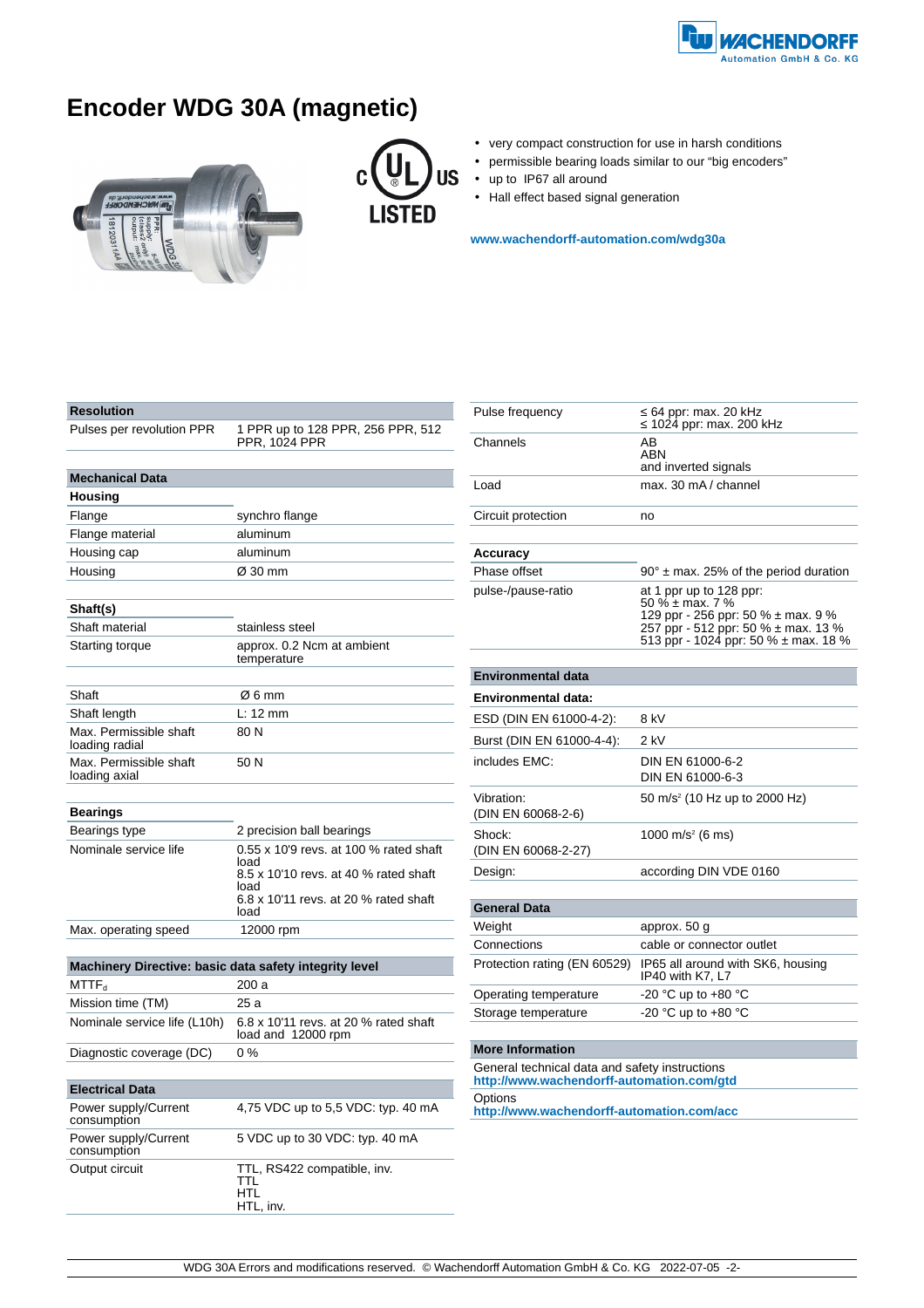

### **Cable connection K7, L7 (IP40) with 2 m cable**



| ABN inv. poss. |
|----------------|
|                |
|                |
|                |

| <b>Assignments</b>              |          |                    |  |  |
|---------------------------------|----------|--------------------|--|--|
|                                 | K7, L7   | K7, L7             |  |  |
| <b>Circuit</b>                  | N05, N30 | M05, M30           |  |  |
| GND                             | WH       | WH                 |  |  |
| $(+)$ Vcc                       | ΒN       | ΒN                 |  |  |
| A                               | GN       | GΝ                 |  |  |
| в                               | YE       | YE                 |  |  |
| N                               | GY       | GY                 |  |  |
| <b>Light reserve</b><br>warning |          |                    |  |  |
| A inv.                          |          | RD                 |  |  |
| B inv.                          |          | PK, (BK<br>at ACA) |  |  |
| N inv.                          |          | BU, (VT<br>at ACA) |  |  |
| <b>Shield</b>                   | flex     | flex               |  |  |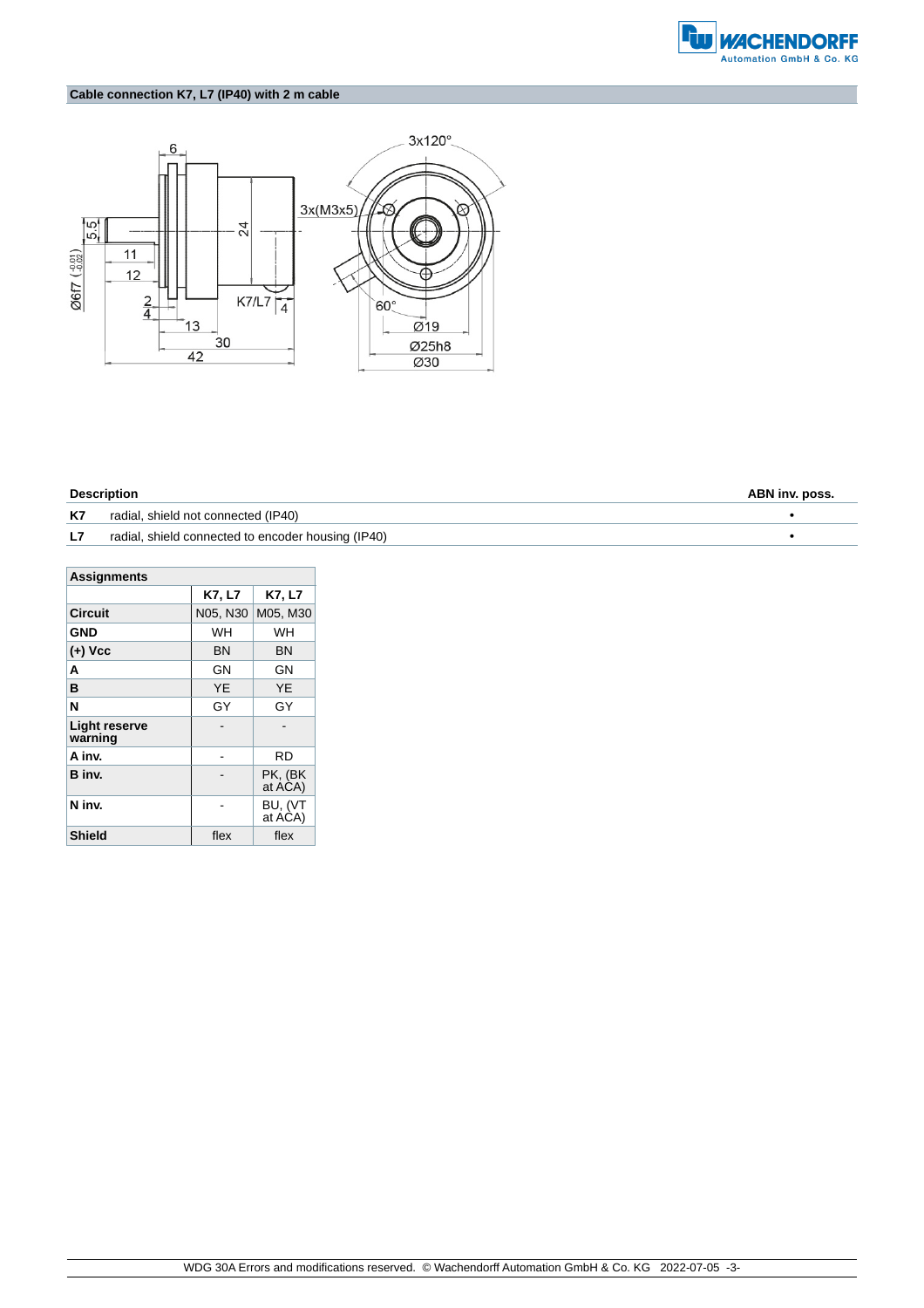

### **Connector SK6, 6-pin**



**SK6** axial, 6-pin, Connector connected to encoder housing  $\overline{\phantom{a}}$ 

| <b>Assignments</b>              |                 |  |  |
|---------------------------------|-----------------|--|--|
|                                 | SK <sub>6</sub> |  |  |
|                                 | 6-pin           |  |  |
|                                 | 6<br>2<br>5     |  |  |
| <b>Circuit</b>                  | N05, N30        |  |  |
| <b>GND</b>                      | 3               |  |  |
| $(+)$ Vcc                       | $\overline{2}$  |  |  |
| A                               | 4               |  |  |
| B                               | 5               |  |  |
| N                               | 1               |  |  |
| <b>Light reserve</b><br>warning |                 |  |  |
| A inv.                          |                 |  |  |
| B inv.                          |                 |  |  |
| N inv.                          |                 |  |  |
| n. c.                           | 6               |  |  |
| Shield                          |                 |  |  |

**Description ABN inv. poss.**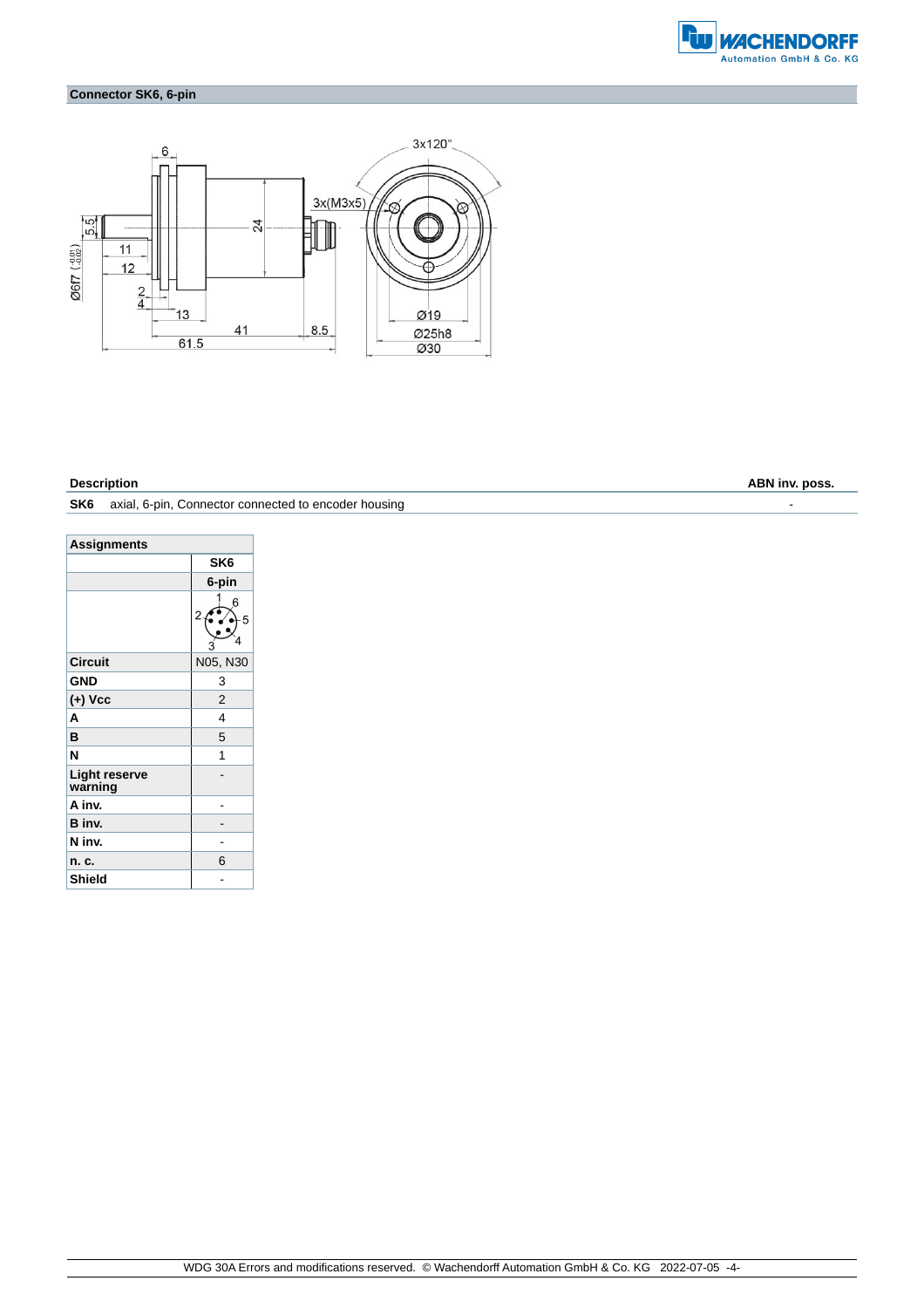

### **Connector SK8, 8-pin**



| <b>Assignments</b>              |                                                           |                                                                                 |  |
|---------------------------------|-----------------------------------------------------------|---------------------------------------------------------------------------------|--|
|                                 | SK <sub>8</sub><br>SK8                                    |                                                                                 |  |
|                                 | 8-pin<br>8-pin                                            |                                                                                 |  |
|                                 | 5<br>4<br>6<br>8<br>3<br>$\overline{7}$<br>$\overline{2}$ | 5<br>6<br>4<br>$\overline{7}$<br>$\overline{\mathbf{3}}$<br>$\overline{2}$<br>1 |  |
| <b>Circuit</b>                  | N05, N30                                                  | M05, M30                                                                        |  |
| <b>GND</b>                      | 1                                                         | 1                                                                               |  |
| $(+)$ Vcc                       | 2                                                         | 2                                                                               |  |
| A                               | 3                                                         | 3                                                                               |  |
| в                               | $\overline{4}$                                            | 4                                                                               |  |
| N                               | 5                                                         | 5                                                                               |  |
| <b>Light reserve</b><br>warning |                                                           |                                                                                 |  |
| A inv.                          |                                                           | 6                                                                               |  |
| B inv.                          |                                                           | 7                                                                               |  |
| N inv.                          |                                                           | 8                                                                               |  |
| n. c.                           | 6, 7, 8                                                   |                                                                                 |  |
| <b>Shield</b>                   |                                                           |                                                                                 |  |

**SK8** axial, 8-pin, Connector connected to encoder housing •

**Description ABN inv. poss.**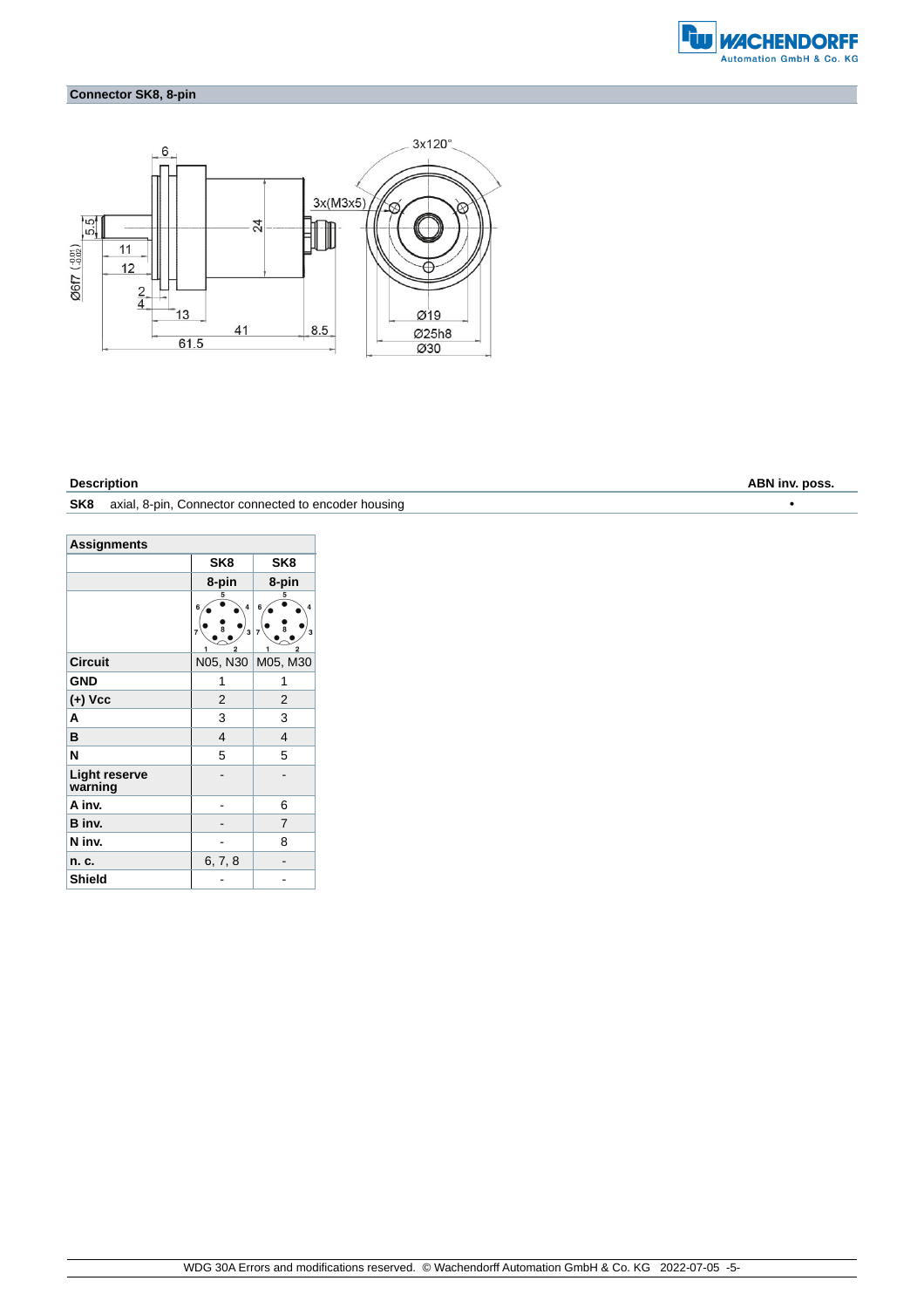| Options |  |  |  |
|---------|--|--|--|
|         |  |  |  |

| <b>Low-friction bearings</b>                                                                                                                                                                                                                                                                                                            | Order key         |
|-----------------------------------------------------------------------------------------------------------------------------------------------------------------------------------------------------------------------------------------------------------------------------------------------------------------------------------------|-------------------|
| The encoder WDG 30A is also available as a particularly smooth-<br>running low-friction encoder. The starting torque is thereby changed to<br>0.1 Ncm and the<br>protection class at the shaft input to IP50.                                                                                                                           | <b>AAC</b>        |
| IP67 all around (with connector SK6/SK8 only)                                                                                                                                                                                                                                                                                           | Order key         |
| The encoder WDG 30A with SK6/SK8 can be supplied in a full IP67 version.<br>Max. RPM: 3500 rpm<br>Permitted Shaft-Loading, axial: 30 N<br>Permitted Shaft-Loading, radial: 45 N<br>Max. PPR: 1024 ppr<br>Starting-torque: approx. 1.2 Ncm at ambient temperature                                                                        | <b>AAO</b>        |
| Low temperature                                                                                                                                                                                                                                                                                                                         | Order key         |
| The encoder WDG 30A with the output circuit types M05, N05, M30, N30 is also available<br>with the extended temperature range -40 $^{\circ}$ C up to +80 $^{\circ}$ C (measured at the flange).                                                                                                                                         | <b>ACA</b>        |
| Cable length                                                                                                                                                                                                                                                                                                                            | Order key         |
| The encoder WDG 30A can be supplied with more than 2 m cable. The maximum cable<br>length depends on the supply voltage and the frequency; see Downloads: "General<br>technical Data".<br>Please extend the standard order code with a three figure number, specifying the cable<br>length in decimetres.<br>Example: 5 m cable = $050$ | $XXX = Decimeter$ |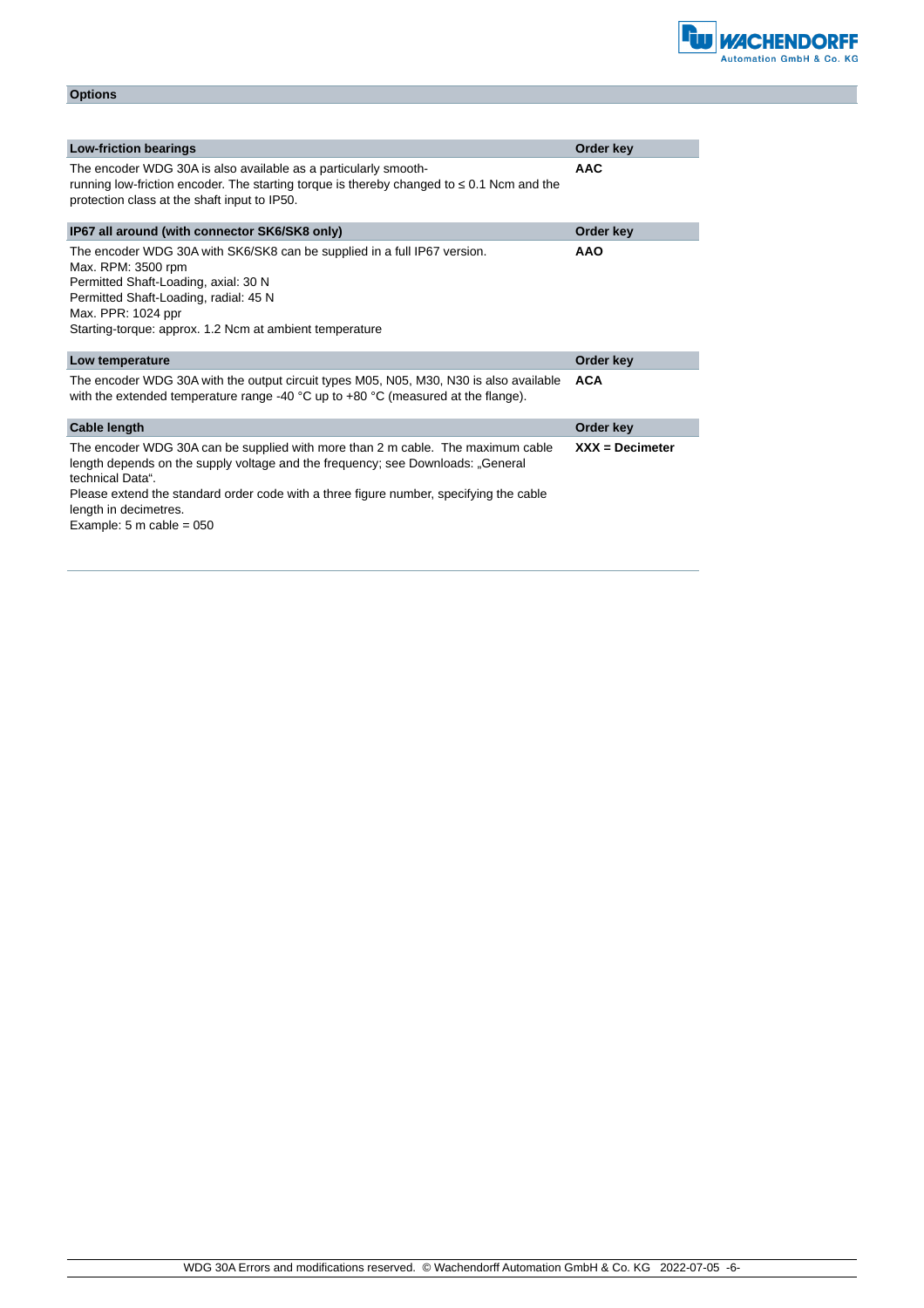

| Example Order No. Type     |                                                  |                                                    |                       |                            |                                                                                                                                                                                                                                                                                                                                                                                                                                                                                                                                                                                |                   | Your encoder |
|----------------------------|--------------------------------------------------|----------------------------------------------------|-----------------------|----------------------------|--------------------------------------------------------------------------------------------------------------------------------------------------------------------------------------------------------------------------------------------------------------------------------------------------------------------------------------------------------------------------------------------------------------------------------------------------------------------------------------------------------------------------------------------------------------------------------|-------------------|--------------|
| WDG 30A                    | WDG 30A                                          |                                                    |                       |                            |                                                                                                                                                                                                                                                                                                                                                                                                                                                                                                                                                                                |                   | WDG 30A      |
|                            |                                                  |                                                    |                       |                            |                                                                                                                                                                                                                                                                                                                                                                                                                                                                                                                                                                                |                   |              |
|                            |                                                  | <b>Pulses per revolution PPR:</b>                  |                       |                            |                                                                                                                                                                                                                                                                                                                                                                                                                                                                                                                                                                                |                   |              |
| 64                         |                                                  | Other PPRs on request                              |                       |                            | 1, 2, 3, 4, 5, 6, 7, 8, 9, 10, 11, 12, 13, 14, 15, 16, 17, 18, 19, 20, 21, 22, 23, 24, 25, 26, 27, 28, 29, 30, 31,<br>32, 33, 34, 35, 36, 37, 38, 39, 40, 41, 42, 43, 44, 45, 46, 47, 48, 49, 50, 51, 52, 53, 54, 55, 56, 57, 58, 59,<br>60, 61, 62, 63, 64, 65, 66, 67, 68, 69, 70, 71, 72, 73, 74, 75, 76, 77, 78, 79, 80, 81, 82, 83, 84, 85, 86, 87,<br>88, 89, 90, 91, 92, 93, 94, 95, 96, 97, 98, 99, 100, 101, 102, 103, 104, 105, 106, 107, 108, 109, 110, 111,<br>112, 113, 114, 115, 116, 117, 118, 119, 120, 121, 122, 123, 124, 125, 126, 127, 128, 256, 512, 1024 |                   |              |
|                            |                                                  |                                                    |                       |                            |                                                                                                                                                                                                                                                                                                                                                                                                                                                                                                                                                                                |                   |              |
|                            | <b>Channels:</b>                                 |                                                    |                       |                            |                                                                                                                                                                                                                                                                                                                                                                                                                                                                                                                                                                                |                   |              |
| ABN                        | AB, ABN                                          |                                                    |                       |                            |                                                                                                                                                                                                                                                                                                                                                                                                                                                                                                                                                                                |                   |              |
|                            |                                                  |                                                    |                       |                            |                                                                                                                                                                                                                                                                                                                                                                                                                                                                                                                                                                                |                   |              |
|                            | <b>Output circuit</b>                            |                                                    |                       |                            |                                                                                                                                                                                                                                                                                                                                                                                                                                                                                                                                                                                |                   |              |
|                            | <b>PPR</b>                                       | <b>Resolution Power supply</b><br><b>VDC</b>       | <b>Output circuit</b> |                            | <b>Light reserve</b><br>warning                                                                                                                                                                                                                                                                                                                                                                                                                                                                                                                                                | Order key         |              |
|                            |                                                  | $4.75 - 5.5$                                       |                       | TTL, RS422 comp., inverted | $\blacksquare$                                                                                                                                                                                                                                                                                                                                                                                                                                                                                                                                                                 | M05               |              |
| M30                        | 16, 32, 64                                       | $4.75 - 5.5$                                       | TTL                   |                            | $\overline{\phantom{a}}$                                                                                                                                                                                                                                                                                                                                                                                                                                                                                                                                                       | N <sub>05</sub>   |              |
|                            | 1-128, 256, $ 5 - 30$                            |                                                    | <b>HTL</b> inverted   |                            | $\blacksquare$                                                                                                                                                                                                                                                                                                                                                                                                                                                                                                                                                                 | M30               |              |
|                            | 512, 1024                                        | $ 5 - 30$                                          | <b>HTL</b>            |                            |                                                                                                                                                                                                                                                                                                                                                                                                                                                                                                                                                                                | N30               |              |
|                            |                                                  |                                                    |                       |                            |                                                                                                                                                                                                                                                                                                                                                                                                                                                                                                                                                                                |                   |              |
|                            |                                                  | <b>Electrical connections</b>                      |                       |                            |                                                                                                                                                                                                                                                                                                                                                                                                                                                                                                                                                                                |                   |              |
|                            | <b>Description</b>                               |                                                    |                       |                            | ABN inv. poss. Order key                                                                                                                                                                                                                                                                                                                                                                                                                                                                                                                                                       |                   |              |
|                            |                                                  | Cable: length (2 m standard, WDG 58T: 1 m)         |                       |                            |                                                                                                                                                                                                                                                                                                                                                                                                                                                                                                                                                                                |                   |              |
|                            | radial, shield not connected (IP40)              |                                                    |                       | $\bullet$                  | K7                                                                                                                                                                                                                                                                                                                                                                                                                                                                                                                                                                             |                   |              |
| K7                         |                                                  | radial, shield connected to encoder housing (IP40) |                       |                            |                                                                                                                                                                                                                                                                                                                                                                                                                                                                                                                                                                                | L7                |              |
|                            | Connector: (shield connected to encoder housing) |                                                    |                       |                            |                                                                                                                                                                                                                                                                                                                                                                                                                                                                                                                                                                                |                   |              |
|                            | connector, M8x1, 6-pin, axial                    |                                                    |                       |                            | SK <sub>6</sub>                                                                                                                                                                                                                                                                                                                                                                                                                                                                                                                                                                |                   |              |
|                            | connector, M8x1, 8-pin, axial                    |                                                    |                       |                            | $\bullet$                                                                                                                                                                                                                                                                                                                                                                                                                                                                                                                                                                      | SK8               |              |
|                            |                                                  |                                                    |                       |                            |                                                                                                                                                                                                                                                                                                                                                                                                                                                                                                                                                                                |                   |              |
|                            | <b>Options</b>                                   |                                                    |                       |                            |                                                                                                                                                                                                                                                                                                                                                                                                                                                                                                                                                                                |                   |              |
|                            | <b>Description</b>                               |                                                    |                       | Order key                  |                                                                                                                                                                                                                                                                                                                                                                                                                                                                                                                                                                                |                   |              |
|                            | Low-friction bearings                            |                                                    |                       |                            | AAC                                                                                                                                                                                                                                                                                                                                                                                                                                                                                                                                                                            |                   |              |
|                            | IP67 all around (with connector SK6/SK8 only)    |                                                    |                       |                            | <b>AAO</b>                                                                                                                                                                                                                                                                                                                                                                                                                                                                                                                                                                     |                   |              |
|                            | Low temperature                                  |                                                    |                       |                            | <b>ACA</b>                                                                                                                                                                                                                                                                                                                                                                                                                                                                                                                                                                     |                   |              |
|                            | Without option                                   |                                                    |                       |                            | Empty                                                                                                                                                                                                                                                                                                                                                                                                                                                                                                                                                                          |                   |              |
|                            | Cable length                                     |                                                    |                       |                            |                                                                                                                                                                                                                                                                                                                                                                                                                                                                                                                                                                                | $XXX = Decimeter$ |              |
|                            |                                                  |                                                    |                       |                            |                                                                                                                                                                                                                                                                                                                                                                                                                                                                                                                                                                                |                   |              |
| Example Order No.= WDG 30A |                                                  | 64<br>ABN                                          | M30<br>K7             | WDG 30A                    |                                                                                                                                                                                                                                                                                                                                                                                                                                                                                                                                                                                |                   | Your encoder |